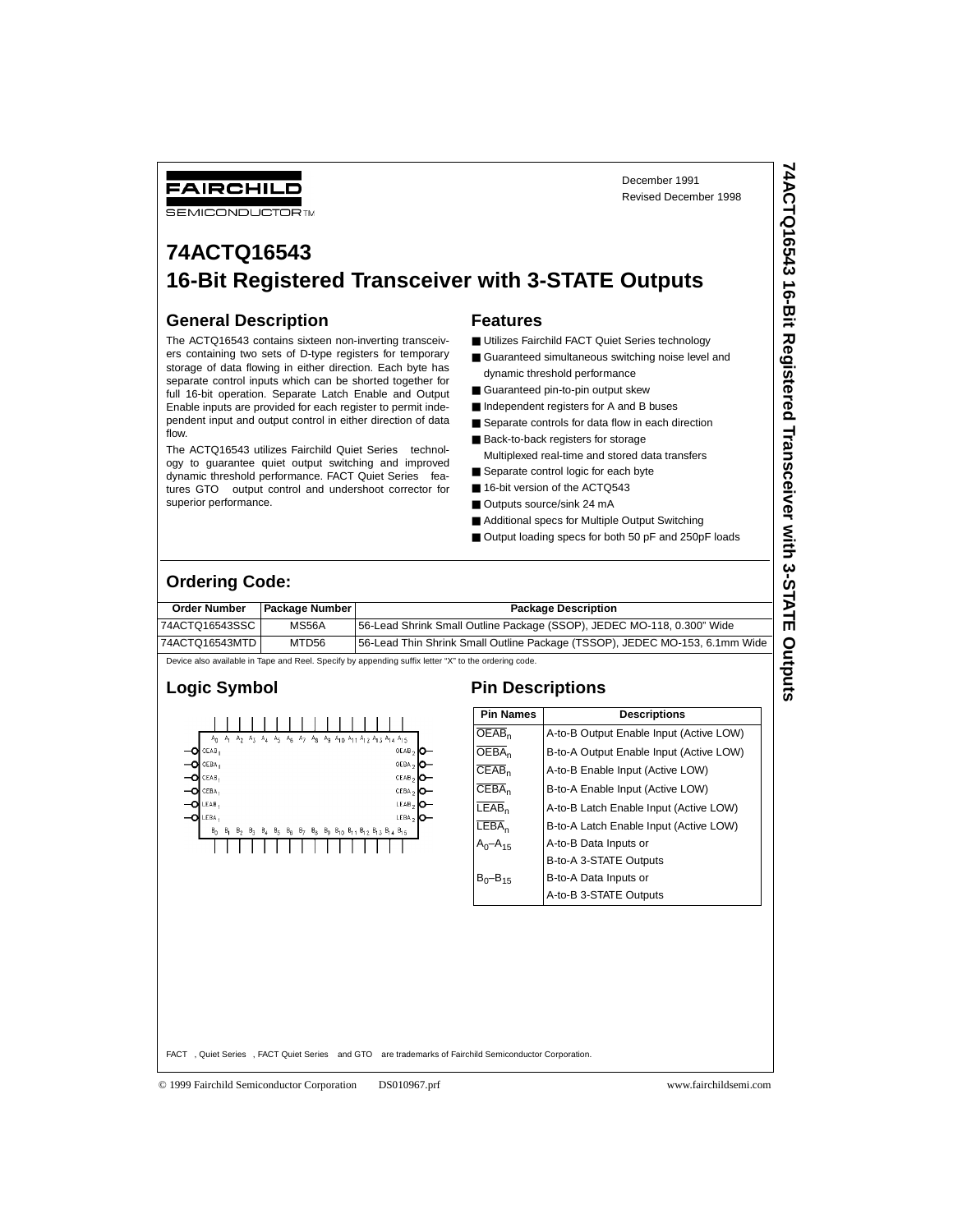#### **Connection Diagram**

| Pin Assignment for SSOP and TSSOP |  |  |
|-----------------------------------|--|--|
|                                   |  |  |

| OEAB.                      | 1              | 56 | OEBA,             |
|----------------------------|----------------|----|-------------------|
| LEAB,                      | $\overline{2}$ | 55 | LEBA,             |
| CEAB.                      | 3              | 54 | CEBA,             |
| GND-                       | $\overline{4}$ | 53 | GND               |
| Ą,                         | 5              | 52 | $B_0$             |
| A,                         | 6              | 51 | В,                |
| $v_{cc}$                   | 7              | 50 | $v_{cc}$          |
| $\mathbb{A}_2$             | 8              | 49 | $\mathsf{B}_2$    |
| $\mathbb{A}_3$             | 9              | 48 | $B_3$             |
| $\mathsf{A}_4$             | 10             | 47 | $B_4$             |
| GND                        | 11             | 46 | GND               |
| $A_5$                      | 12             | 45 | Βς                |
| ${\mathbb A}_6$            | 13             | 44 | $B_6$             |
| $\mathbb{A}_7$             | 14             | 43 | $B_7$             |
| $\mathsf{A}_8$             | 15             | 42 | $\mathsf{B}_8$    |
| A <sub>9</sub>             | 16             | 41 | $\mathsf{B}_{9}$  |
| $A_{1,0}$                  | 17             | 40 | $B_{10}$          |
| GND                        | 18             | 39 | GND               |
| $A_{1,1}$                  | 19             | 38 | B <sub>11</sub>   |
| $A_{1,2}$                  | 20             | 37 | $B_{12}$          |
| $A_{1,3}$                  | 21             | 36 | $B_{13}$          |
| $V_{CC}$                   | 22             | 35 | $v_{cc}$          |
| $A_{1,4}$                  | 23             | 34 | $B_{14}$          |
| $A_{1,5}$                  | 24             | 33 | $B_{15}$          |
| GND                        | 25             | 32 | GND               |
| CEAB <sub>2</sub>          | 26             | 31 | CEBA <sub>2</sub> |
| LEAB <sub>2</sub>          | 27             | 30 | $LEBA_2$          |
| $\overline{\text{OEAB}}_2$ | 28             | 29 | OEBA <sub>2</sub> |
|                            |                |    |                   |

#### **Functional Description**

The ACTQ16543 contains sixteen non-inverting transceivers with 3-STATE outputs. The device is byte controlled with each byte functioning identically, but independent of the other. The control pins may be shorted together to obtain full 16-bit operation. The following description applies to each byte. For data flow from A to B, for example, the A-to-B Enable  $(\overline{CEAB}_n)$  input must be LOW in order to enter data from  $A_0 - A_{15}$  or take data from  $B_0 - B_{15}$ , as indicated in the Data I/O Control Table. With  $\overline{\text{CEAB}}_n$ LOW, a LOW signal on the A-to-B Latch Enable  $(\overline{\mathsf{LEAB}}_n)$ input makes the A-to-B latches transparent; a subsequent LOW-to-HIGH transition of the  $\overline{\text{LEAB}}_{n}$  signal puts the A latches in the storage mode and their outputs no longer change with the A inputs. With  $\overline{CEAB}_n$  and  $\overline{OEAB}_n$  both LOW, the 3-STATE B output buffers are active and reflect the data present at the output of the A latches. Control of data flow from B to A is similar, but using the  $\overline{\text{CEBA}}_{n}$ ,  $LEBA_n$  and  $\overline{OEBA}_n$  inputs.

#### **Data I/O Control Table**

|                   | <b>Inputs</b>     |                   | <b>Latch Status</b> | Output                     |  |
|-------------------|-------------------|-------------------|---------------------|----------------------------|--|
| CEAB <sub>n</sub> | LEAB <sub>n</sub> | OEAB <sub>n</sub> | (Byte n)            | <b>Buffers</b><br>(Byte n) |  |
| н                 | x                 |                   | Latched             | High Z                     |  |
| X                 | н                 | X                 | Latched             |                            |  |
|                   |                   | X                 | Transparent         |                            |  |
| X                 | x                 | н                 |                     | High Z                     |  |
|                   | x                 |                   |                     | Driving                    |  |

H = HIGH Voltage Level

L = LOW Voltage Level  $X = Immaterial$ 

A-to-B data flow shown; B-to-A flow control

is the same, except using  $\overline{CEBA}_n$ ,  $\overline{LEBA}_n$  and  $\overline{OEBA}_n$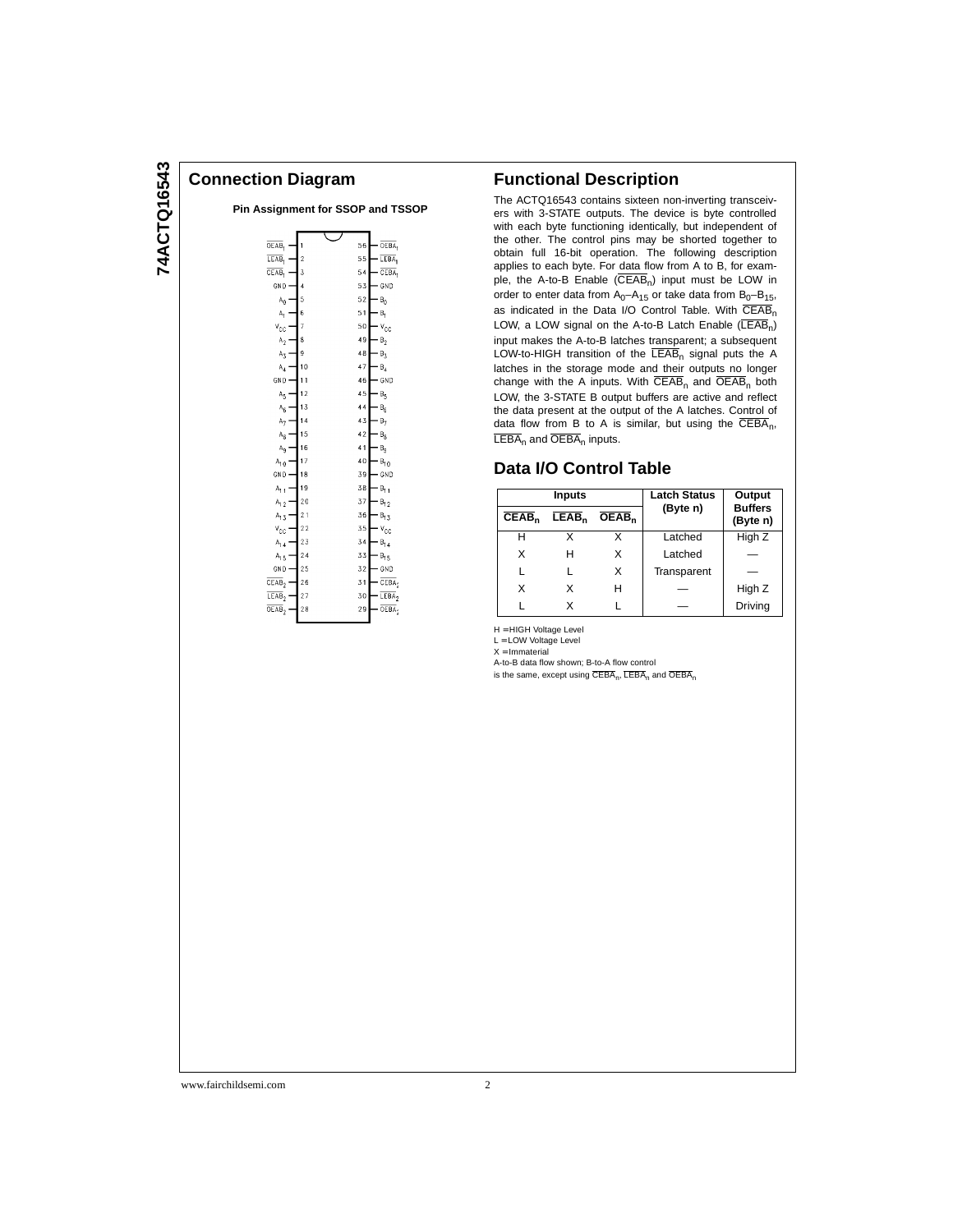

74ACTQ16543 **74ACTQ16543**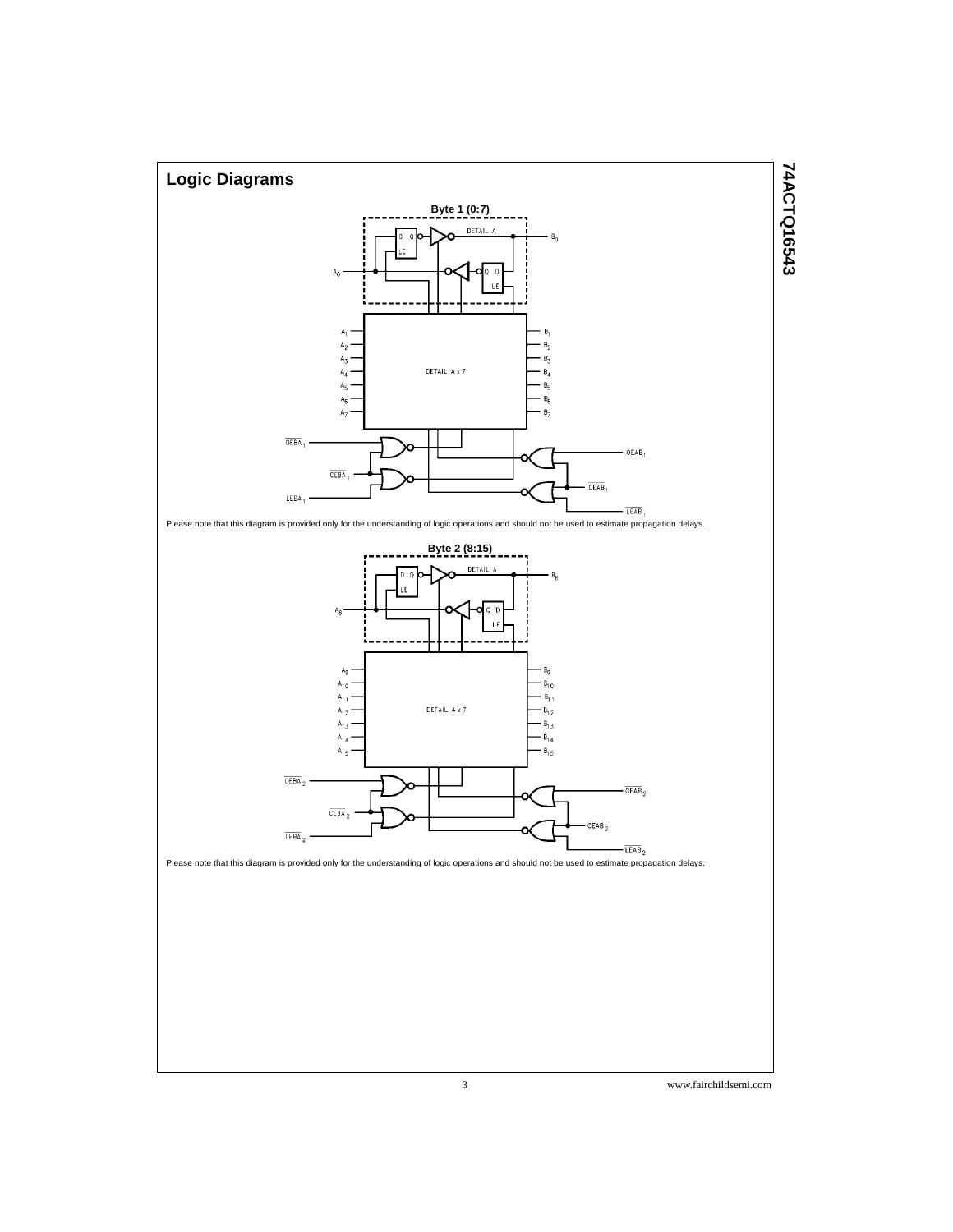#### **Absolute Maximum Ratings**(Note 1) **Recommended Operating**

| Supply Voltage $(V_{CC})$                  | $-0.5V$ to $+7.0V$                  |
|--------------------------------------------|-------------------------------------|
| DC Input Diode Current $(I_{IK})$          |                                     |
| $V_1 = -0.5V$                              | –20 mA                              |
| $V_1 = V_{CC} + 0.5V$                      | $+20$ mA                            |
| DC Output Diode Current $(I_{\cap K})$     |                                     |
| $V_{\Omega} = -0.5V$                       | $-20$ mA                            |
| $V_{\Omega} = V_{\Omega C} + 0.5V$         | $+20 \text{ mA}$                    |
| DC Output Voltage $(V0)$                   | $-0.5V$ to $V_{CC}$ + 0.5V          |
| DC Output Source/Sink Current $(I_{\cap})$ | $+50$ mA                            |
| DC V <sub>CC</sub> or Ground Current       |                                     |
| per Output Pin                             | +50 mA                              |
| Storage Temperature                        | $-65^{\circ}$ C to $+150^{\circ}$ C |
|                                            |                                     |

# **Conditions**

| Supply Voltage $(V_{CC})$                       | 4.5V to 5.5V                       |
|-------------------------------------------------|------------------------------------|
| Input Voltage (V <sub>1</sub> )                 | OV to $V_{CC}$                     |
| Output Voltage $(V_0)$                          | $0V$ to $V_{CC}$                   |
| Operating Temperature $(T_A)$                   | $-40^{\circ}$ C to $+85^{\circ}$ C |
| Minimum Input Edge Rate ( $\Delta V/\Delta t$ ) | $125$ mV/ns                        |
| $V_{IN}$ from 0.8V to 2.0V                      |                                    |
| $V_{CC}$ @ 4.5V, 5.5V                           |                                    |

**Note 1:** Absolute maximum ratings are those values beyond which damage to the device may occur. The databook specifications should be met, with-<br>out exception, to ensure that the system design is reliable over its power<br>supply, temperature, and output/input loading variables. Fairchild does

#### **DC Electrical Characteristics**

| Symbol           | Parameter                                                                 | $V_{CC}$ | $T_A = +25^{\circ}C$ |                               | $T_A = -40^\circ C$ to +85°C | <b>Units</b>            | <b>Conditions</b>             |
|------------------|---------------------------------------------------------------------------|----------|----------------------|-------------------------------|------------------------------|-------------------------|-------------------------------|
|                  |                                                                           | (V)      | Typ                  |                               | <b>Guaranteed Limits</b>     |                         |                               |
| $V_{\text{IH}}$  | Minimum HIGH                                                              | 4.5      | 1.5                  | 2.0                           | 2.0                          | $\overline{\vee}$       | $V_{OUT} = 0.1V$              |
|                  | Input Voltage                                                             | 5.5      | 1.5                  | 2.0                           | 2.0                          |                         | or $V_{CC}$ – 0.1V            |
| $V_{\text{II}}$  | Maximum LOW                                                               | 4.5      | 1.5                  | 0.8                           | 0.8                          | $\overline{\mathsf{v}}$ | $V_{OIII} = 0.1V$             |
|                  | Input Voltage                                                             | 5.5      | 1.5                  | 0.8                           | 0.8                          |                         | or $V_{CC}$ – 0.1V            |
| $V_{OH}$         | Minimum HIGH                                                              | 4.5      | 4.49                 | 4.4                           | 4.4                          | $\overline{\vee}$       | $I_{\text{OUT}} = -50 \mu A$  |
|                  | Output Voltage                                                            | 5.5      | 5.49                 | 5.4                           | 5.4                          |                         |                               |
|                  |                                                                           |          |                      |                               |                              |                         | $V_{IN} = V_{II}$ or $V_{IH}$ |
|                  |                                                                           | 4.5      |                      | 3.86                          | 3.76                         | $\vee$                  | $I_{OH} = -24 \text{ mA}$     |
|                  |                                                                           | 5.5      |                      | 4.86                          | 4.76                         |                         | $I_{OH} = -24$ mA (Note 2)    |
| $V_{OL}$         | Maximum LOW                                                               | 4.5      | 0.001                | 0.1                           | 0.1                          | V                       | $I_{OUT} = 50 \mu A$          |
|                  | Output Voltage                                                            | 5.5      | 0.001                | 0.1                           | 0.1                          |                         |                               |
|                  |                                                                           |          |                      |                               |                              |                         | $V_{IN} = V_{IL}$ or $V_{IH}$ |
|                  |                                                                           | 4.5      |                      | 0.36                          | 0.44                         | $\vee$                  | $I_{OL}$ = 24 mA              |
|                  |                                                                           | 5.5      |                      | 0.36                          | 0.44                         |                         | $I_{OL}$ = 24 mA (Note 2)     |
| $I_{OZT}$        | Maximum I/O                                                               | 5.5      |                      | ±0.5                          | ±5.0                         | μA                      | $V_I = V_{II}$ , $V_{IH}$     |
|                  | Leakage Current                                                           |          |                      |                               |                              |                         | $V_O = V_{CC}$ , GND          |
| $I_{\text{IN}}$  | Maximum Input                                                             | 5.5      |                      | ±0.1                          | ±1.0                         | μA                      | $V_1 = V_{CC}$                |
|                  | Leakage Current                                                           |          |                      |                               |                              |                         | <b>GND</b>                    |
| $I_{CCT}$        | Maximum I <sub>CC</sub> /Input                                            | 5.5      | 0.6                  |                               | 1.5                          | mA                      | $V_1 = V_{CC} - 2.1V$         |
| $I_{\rm CC}$     | Max Quiescent                                                             | 5.5      |                      | 8.0                           | 80.0                         | μA                      | $V_{IN} = V_{CC}$             |
|                  | Supply Current                                                            |          |                      |                               |                              |                         | or GND                        |
| $I_{OLD}$        | Minimum Dynamic                                                           | 5.5      |                      |                               | 75                           | mA                      | $V_{OLD} = 1.65V$ Max         |
| I <sub>OHD</sub> | Output Current (Note 3)                                                   |          |                      |                               | $-75$                        | mA                      | $VOHD = 3.85V$ Min            |
| $V_{OLP}$        | <b>Quiet Output</b>                                                       | 5.0      | 0.5                  | 0.8                           |                              | V                       | Figure 1, Figure 2            |
|                  | Maximum Dynamic V <sub>OL</sub>                                           |          |                      |                               |                              |                         | (Note 5)(Note 6)              |
| $V_{OLV}$        | Quiet Output                                                              | 5.0      | $-0.5$               | $-0.8$                        |                              | V                       | Figure 1, Figure 2            |
|                  | Minimum Dynamic V <sub>OL</sub>                                           |          |                      |                               |                              |                         | (Note 5)(Note 6)              |
| $V_{OHP}$        | Maximum                                                                   | 5.0      |                      | $V_{OH} + 1.0$ $V_{OH} + 1.5$ |                              | $\vee$                  | Figure 1, Figure 2            |
|                  | Overshoot                                                                 |          |                      |                               |                              |                         | (Note 4)(Note 6)              |
| V <sub>OHV</sub> | Minimum                                                                   | 5.0      |                      | $V_{OH} - 1.0$ $V_{OH} - 1.8$ |                              | $\overline{V}$          | Figure 1, Figure 2            |
|                  | V <sub>CC</sub> Droop                                                     |          |                      |                               |                              |                         | (Note 4)(Note 6)              |
| V <sub>H</sub> D | Minimum HIGH Dynamic                                                      | 5.0      | 1.7                  | 2.0                           |                              | $\overline{\mathsf{v}}$ | (Note 4)(Note 7)              |
|                  | Input Voltage Level                                                       |          |                      |                               |                              |                         |                               |
| V <sub>ILD</sub> | Maximum LOW Dynamic                                                       | 5.0      | 1.2                  | 0.8                           |                              | $\vee$                  | (Note 4)(Note 7)              |
|                  | Input Voltage Level                                                       |          |                      |                               |                              |                         |                               |
|                  | Note 2: All outputs loaded; thresholds associated with output under test. |          |                      |                               |                              |                         |                               |
|                  | Note 3: Maximum test duration 2.0 ms; one output loaded at a time.        |          |                      |                               |                              |                         |                               |

**Note 4:** Worst case package.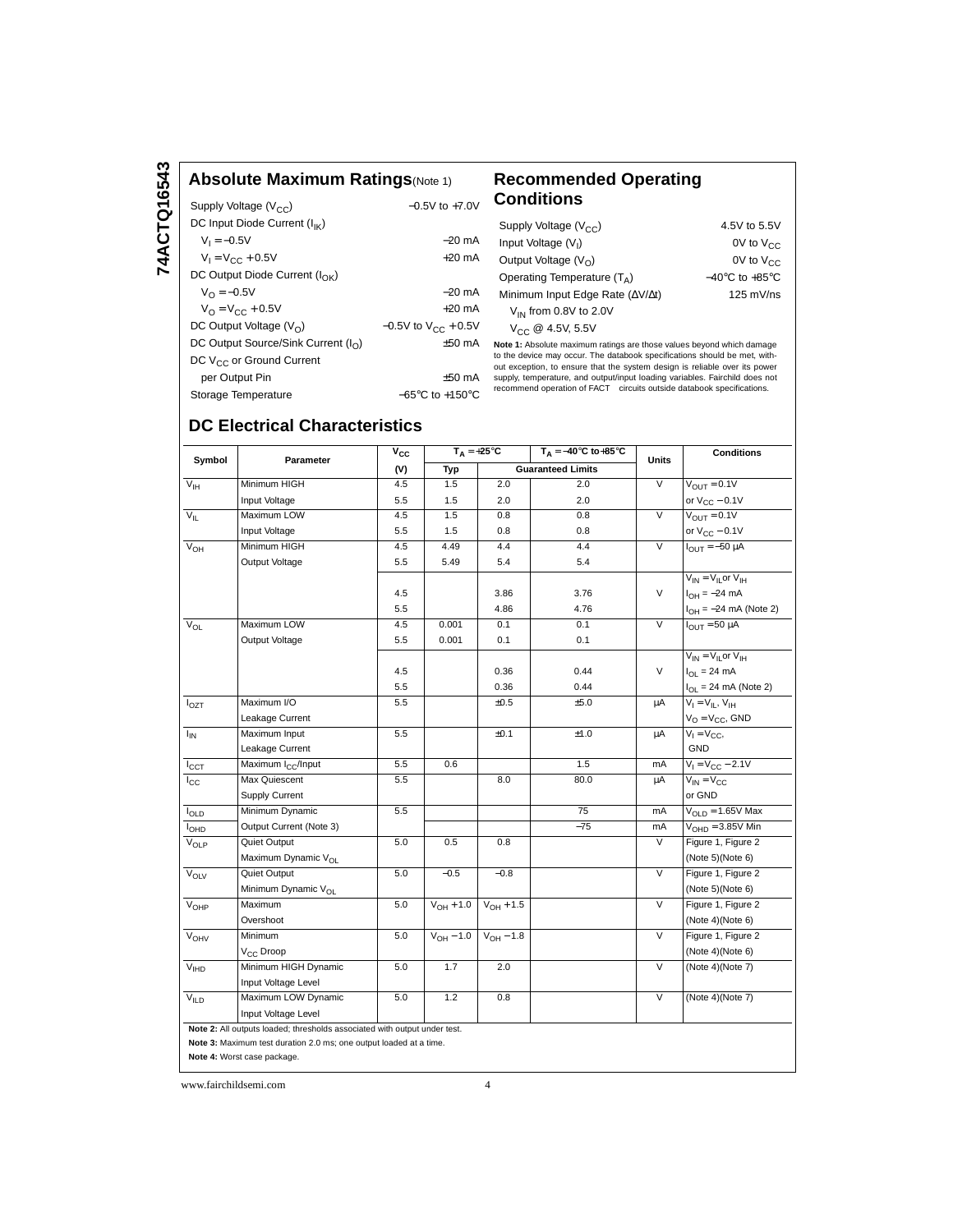#### **DC Electrical Characteristics (Continued)**

**Note 5:** Maximum number of outputs that can switch simultaneously is n. (n − 1) outputs are switched LOW and one output held LOW. **Note 6:** Maximum number of outputs that can switch simultaneously is n. (n − 1) outputs are switched HIGH and one output held HIGH. Note 7: Maximum number of data inputs (n) switching. (n - 1) inputs switching 0V to 3V Input under test switching 3V to threshold (V<sub>ILD</sub>).

### **AC Electrical Characteristics**

|                  |                                                                            | $v_{\rm cc}$ |               | $T_A = +25^{\circ}C$ |      |               | $T_A = -40^\circ \text{C}$ to $+85^\circ \text{C}$ |              |
|------------------|----------------------------------------------------------------------------|--------------|---------------|----------------------|------|---------------|----------------------------------------------------|--------------|
| Symbol           | Parameter                                                                  | (V)          | $C_1 = 50$ pF |                      |      | $C_1 = 50$ pF |                                                    | <b>Units</b> |
|                  |                                                                            | (Note 8)     | Min           | Typ                  | Max  | Min           | Max                                                |              |
| $t_{PLH}$        | Propagation Delay                                                          |              | 3.8           | 5.9                  | 8.3  | 3.0           | 9.0                                                |              |
| t <sub>PHL</sub> | <b>Transparent Mode</b>                                                    | 5.0          | 3.5           | 5.5                  | 7.9  | 2.6           | 8.5                                                | ns           |
|                  | $A_n$ to $B_n$ or $B_n$ to $A_n$                                           |              |               |                      |      |               |                                                    |              |
| t <sub>PLH</sub> | Propagation Delay                                                          |              | 4.7           | 6.9                  | 9.8  | 3.4           | 10.8                                               |              |
| t <sub>PHL</sub> | $LEBA_n$ , $LEAB_n$                                                        | 5.0          | 3.9           | 6.3                  | 9.0  | 3.1           | 9.8                                                | ns           |
|                  | to $A_n$ , $B_n$                                                           |              |               |                      |      |               |                                                    |              |
| $t_{PZH}$        | Output Enable Time                                                         |              | 4.2           | 6.3                  | 9.2  | 3.0           | 9.9                                                |              |
| t <sub>PZL</sub> | $\overline{\text{OEBA}}_n$ or $\overline{\text{OEBB}}_n$ to $A_n$ or $B_n$ | 5.0          | 4.9           | 7.3                  | 10.3 | 3.6           | 10.3                                               | ns           |
|                  | $\overline{\text{CEBA}}_n$ or $\overline{\text{CEAB}}_n$ to $A_n$ or $B_n$ |              |               |                      |      |               |                                                    |              |
| t <sub>PHZ</sub> | Output Disable Time                                                        |              | 2.8           | 5.2                  | 8.0  | 2.1           | 8.3                                                |              |
| t <sub>PLZ</sub> | $\overline{\text{OEBA}}_n$ or $\overline{\text{OEAB}}_n$ to $A_n$ or $B_n$ | 5.0          | 2.6           | 5.0                  | 7.6  | 2.0           | 8.1                                                | ns           |
|                  | $\overline{\text{CEBA}}_n$ or $\overline{\text{CEAB}}_n$ to $A_n$ or $B_n$ |              |               |                      |      |               |                                                    |              |

**Note 8: Voltage Range 5.0 is 5.0V**  $\pm$ **0.5V.** 

#### **AC Operating Requirements**

| Symbol      | Parameter                                                                      | $v_{\rm cc}$<br>(V) | $T_{\text{A}} = +25^{\circ}C$<br>$C_L = 50$ pF |     | $T_A = -40^{\circ}$ C to $+85^{\circ}$ C<br>$C_1 = 50 pF$ | Units |
|-------------|--------------------------------------------------------------------------------|---------------------|------------------------------------------------|-----|-----------------------------------------------------------|-------|
|             |                                                                                | (Note 9)            | Typ                                            |     | <b>Guaranteed Minimum</b>                                 |       |
| $t_{\rm S}$ | Setup Time, HIGH or LOW                                                        | 5.0                 |                                                | 3.0 | 3.0                                                       | ns    |
|             | $A_n$ or $B_n$ to $\overline{\mathsf{LEBA}}_n$ or $\overline{\mathsf{LEAB}}_n$ |                     |                                                |     |                                                           |       |
| $t_H$       | Hold Time, HIGH or LOW                                                         | 5.0                 |                                                | 1.5 | 1.5                                                       | ns    |
|             | $A_n$ or $B_n$ to $\overline{LEBA}_n$ or $\overline{LEAB}_n$                   |                     |                                                |     |                                                           |       |
| $t_W$       | Latch Enable, B to A                                                           | 5.0                 |                                                | 4.0 | 4.0                                                       | ns    |
|             | Pulse Width, LOW                                                               |                     |                                                |     |                                                           |       |

**Note 9:** Voltage Range 5.0 is 5.0V ±0.5V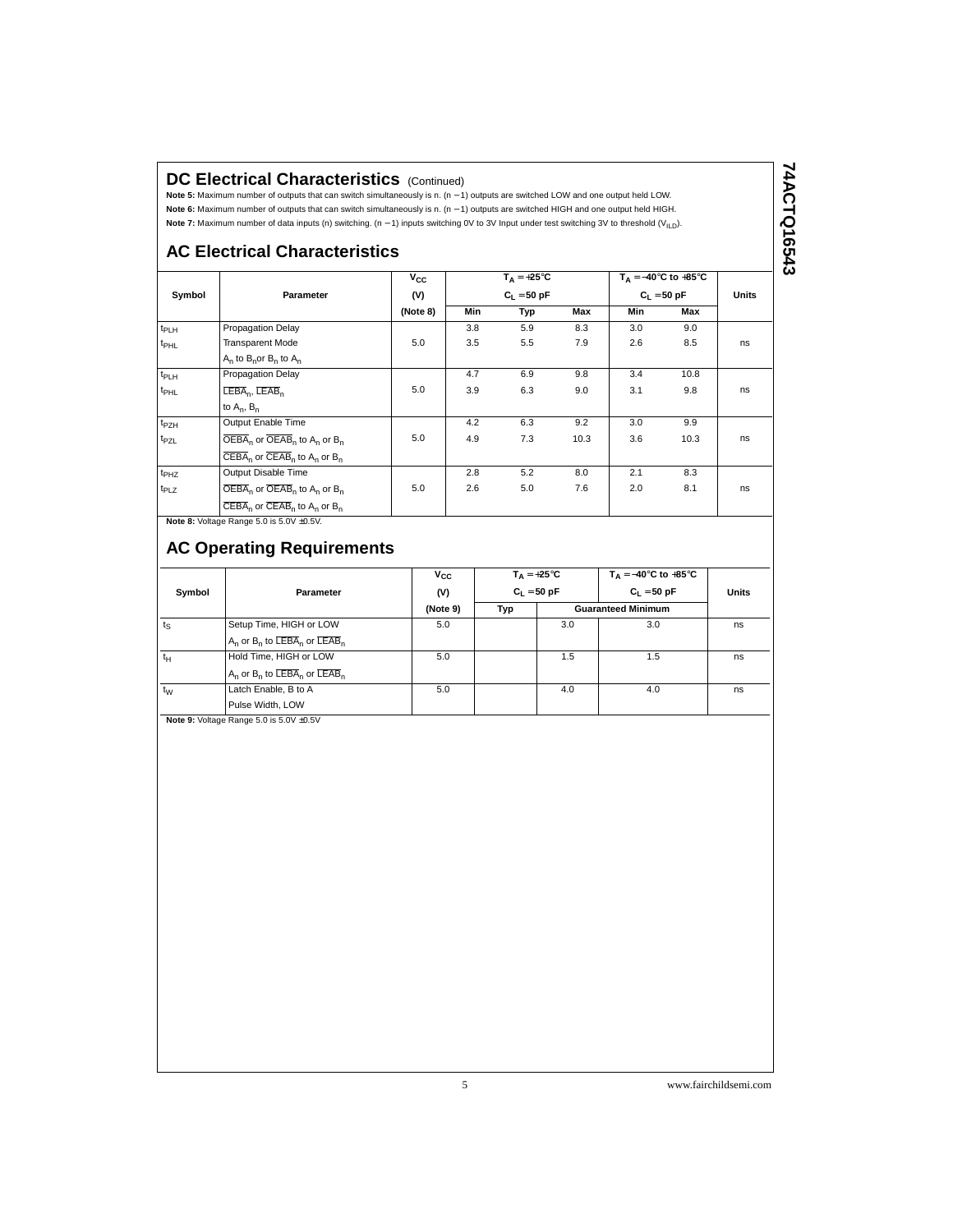# 74ACTQ16543 **74ACTQ16543**

## **Extended AC Electrical Characteristics**

|                   |                                                                                              |                              | $T_A = -40$ to $+85^{\circ}$ C |                |                                |           |              |
|-------------------|----------------------------------------------------------------------------------------------|------------------------------|--------------------------------|----------------|--------------------------------|-----------|--------------|
|                   |                                                                                              | $V_{\text{CC}} = \text{Com}$ |                                |                | $T_A = -40$ to $+85^{\circ}$ C |           |              |
| Symbol            | Parameter                                                                                    |                              | $C_1 = 50$ pF                  | $V_{CC} = Com$ |                                |           | <b>Units</b> |
|                   |                                                                                              |                              | <b>16 Outputs Switching</b>    |                | $C_1 = 250 pF$                 |           |              |
|                   |                                                                                              |                              | (Note 10)                      |                |                                | (Note 11) |              |
|                   |                                                                                              | Min                          | Typ                            | Max            | Min                            | Max       |              |
| $t_{PLH}$         | <b>Propagation Delay</b>                                                                     | 4.5                          |                                | 11.1           | 5.8                            | 14.3      |              |
| t <sub>PHL</sub>  | <b>Transparent Mode</b>                                                                      | 3.7                          |                                | 9.6            | 5.1                            | 13.4      | ns           |
|                   | $A_n$ to $B_n$ or $B_n$ to $A_n$                                                             |                              |                                |                |                                |           |              |
| $t_{PLH}$         | Propagation Delay                                                                            | 4.3                          |                                | 11.3           | 6.2                            | 16.3      | ns           |
| t <sub>PHL</sub>  | $LEBA_n$ , $LEAB_n$ to $A_n$ , $B_n$                                                         | 3.7                          |                                | 9.7            | 5.8                            | 14.9      |              |
| t <sub>PZH</sub>  | Output Enable Time                                                                           | 4.0                          |                                | 10.7           |                                |           |              |
| t <sub>PZL</sub>  | $\overline{\text{OEBA}}_n$ or $\overline{\text{OEBB}}_n$ to A <sub>n</sub> or B <sub>n</sub> | 4.3                          |                                | 11.3           |                                | (Note 12) | ns           |
|                   | $\overline{CEBA}_n$ or $\overline{CEAB}_n$ to A <sub>n</sub> or B <sub>n</sub>               |                              |                                |                |                                |           |              |
| t <sub>PHZ</sub>  | Output Disable Time                                                                          | 3.0                          |                                | 8.0            |                                |           |              |
| t <sub>PLZ</sub>  | $\overline{\text{OEBA}}_n$ or $\overline{\text{OEBB}}_n$ to A <sub>n</sub> or B <sub>n</sub> | 2.8                          |                                | 7.6            |                                | (Note 13) | ns           |
|                   | $\overline{\text{CEBA}}_n$ or $\overline{\text{CEAB}}_n$ to A <sub>n</sub> or B <sub>n</sub> |                              |                                |                |                                |           |              |
| $t_{\text{OSHL}}$ | Pin to Pin Skew                                                                              |                              |                                | 1.1            |                                |           | ns           |
| (Note 14)         | HL Data to Output                                                                            |                              |                                |                |                                |           |              |
| $t_{\text{OSLH}}$ | Pin to Pin Skew                                                                              |                              |                                | 1.4            |                                |           | ns           |
| (Note 14)         | LH Data to Output                                                                            |                              |                                |                |                                |           |              |
| $t_{\text{OSHL}}$ | Pin to Pin Skew                                                                              |                              |                                | 2.6            |                                |           | ns           |
| (Note 14)         | Latch to Output                                                                              |                              |                                |                |                                |           |              |
| t <sub>OSLH</sub> | Pin to Pin Skew                                                                              |                              |                                | 1.0            |                                |           | ns           |
| (Note 14)         | Latch to Output                                                                              |                              |                                |                |                                |           |              |
| $t_{\text{OST}}$  | Pin to Pin Skew                                                                              |                              |                                | 1.0            |                                |           | ns           |
| (Note 14)         | Data to Output                                                                               |                              |                                |                |                                |           |              |
| $t_{\text{OST}}$  | Pin to Pin Skew                                                                              |                              |                                | 2.2            |                                |           | ns           |
| (Note 14)         | Latch to Output                                                                              |                              |                                |                |                                |           |              |

**Note 10:** This specification is guaranteed but not tested. The limits apply to propagation delays for all paths described switching in phase (i.e., all low-to-high, high-to-low, etc.).

**Note 11:** This specification is guaranteed but not tested. The limits represent propagation delays with 250 pF load capacitors in place of the 50 pF load<br>capacitors in the standard AC load. This specification pertains to

**Note 12:** 3-STATE delays are load dominated and have been excluded from the datasheet.

**Note 13:** The Output Disable Time is dominated by the RC network (500Ω, 250 pF) on the output and has been excluded from the datasheet.

**Note 14:** Skew is defined as the absolute value of the difference between the actual propagation delays for any two separate outputs of the same device. The specification applies to any outputs switching HIGH to LOW (t<sub>OSHL</sub>), LOW to HIGH (t<sub>OSLH</sub>), or any combination switching LOW to HIGH and/or HIGH to LOW  $(t_{\text{OST}})$ .

#### **Capacitance**

| Symbol | Parameter                     | Typ  | Units | Conditions             |
|--------|-------------------------------|------|-------|------------------------|
| ∨∣N    | Input Capacitance             | 4.5  | p۲    | $V_{\text{CC}} = 5.0V$ |
| UPD    | Power Dissipation.Capacitance | 95.0 | рF    | $V_{\text{CC}} = 5.0V$ |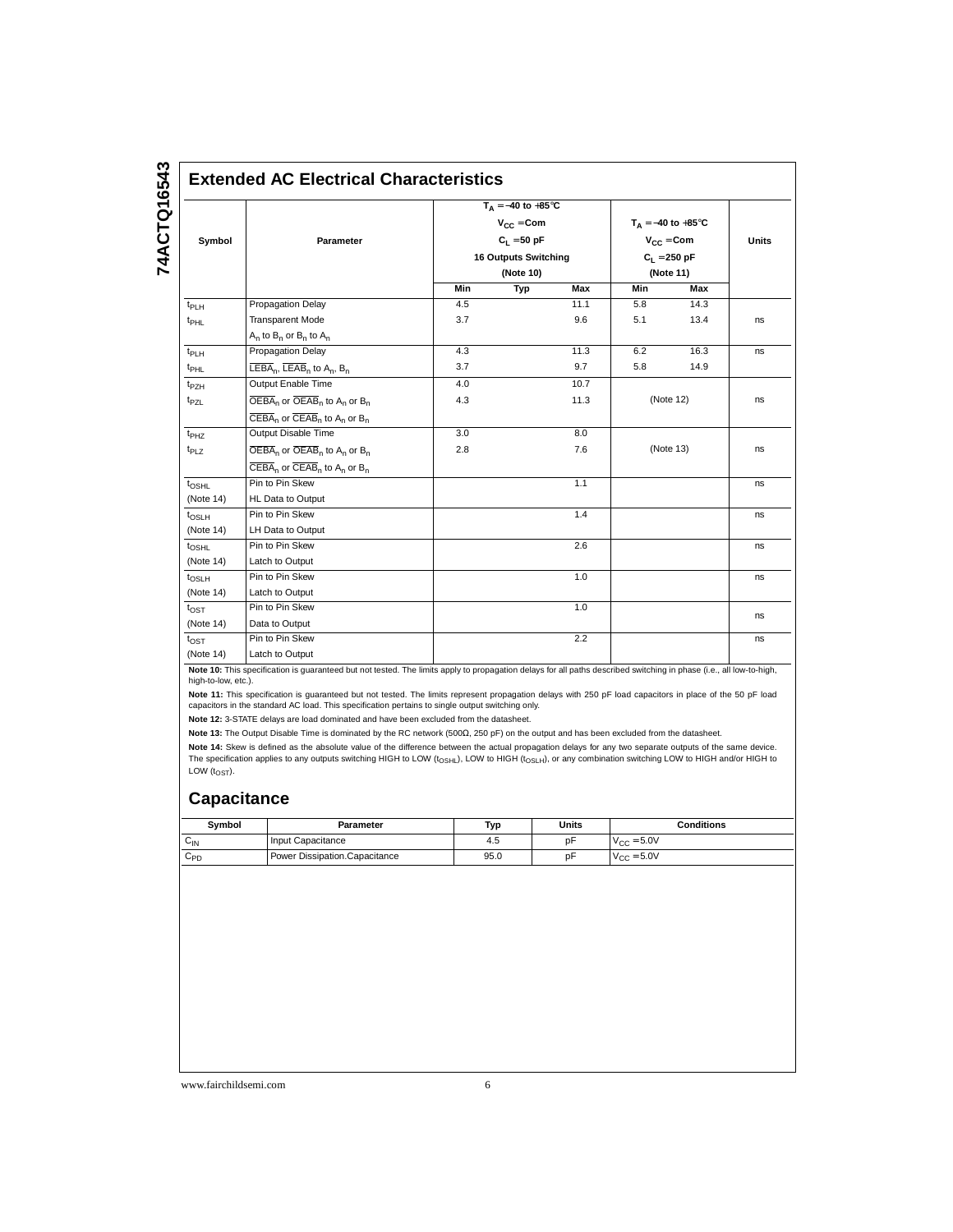#### **FACT Noise Characteristics**

The setup of a noise characteristics measurement is critical to the accuracy and repeatability of the tests. The following is a brief description of the setup used to measure the noise characteristics of FACT.

Equipment:

Hewlett Packard Model 8180A Word Generator

PC-163A Test Fixture

Tektronics Model 7854 Oscilloscope

Procedure:

- 1. Verify Test Fixture Loading: Standard Load 50 pF, 500Ω.
- 2. Deskew the HFS generator so that no two channels have greater than 150 ps skew between them. This requires that the oscilloscope be deskewed first. It is important to deskew the HFS generator channels before testing. This will ensure that the outputs switch simultaneously.
- 3. Terminate all inputs and outputs to ensure proper loading of the outputs and that the input levels are at the correct voltage.



Input pulses have the following characteristics:  $f = 1$  MHz,  $t_r = 3$  ns,  $t_f$  $= 3$  ns, skew  $< 150$  ps.

#### **FIGURE 1. Quiet Output Noise Voltage Waveforms**

- 5. Set the HFS generator to toggle all but one output at a frequency of 1 MHz. Greater frequencies will increase DUT heating and effect the results of the measurement.
- 6. Set the HFS generator input levels at 0V LOW and 3V HIGH for ACT devices and 0V LOW and 5V HIGH for AC devices. Verify levels with an oscilloscope.

#### V<sub>OLP</sub>/V<sub>OLV</sub> and V<sub>OHP</sub>/V<sub>OHV</sub>:

- Determine the quiet output pin that demonstrates the greatest noise levels. The worst case pin will usually be the furthest from the ground pin. Monitor the output voltages using a 50Ω coaxial cable plugged into a standard SMB type connector on the test fixture. Do not use an active FET probe.
- Measure  $V_{OLP}$  and  $V_{OLV}$ on the quiet output during the worst case transition for active and enable. Measure  $V_{OHP}$  and  $V_{OHV}$  on the quiet output during the worst case for active and enable transition.
- Verify that the GND reference recorded on the oscilloscope has not drifted to ensure the accuracy and repeatability of the measurements.
- V<sub>ILD</sub> and V<sub>IHD</sub>:
- Monitor one of the switching outputs using a 50Ω coaxial cable plugged into a standard SMB type connector on the test fixture. Do not use an active FET probe.
- First increase the input LOW voltage level,  $V_{I L}$ , until the output begins to oscillate or steps out a min of 2 ns. Oscillation is defined as noise on the output LOW level that exceeds  $V_{|L}$  limits, or on output HIGH levels that exceed  $V_{\text{IH}}$  limits. The input LOW voltage level at which oscillation occurs is defined as  $V_{\mathsf{ILD}}$ .
- Next decrease the input HIGH voltage level,  $V_{IH}$ , until the output begins to oscillate or steps out a min of 2 ns. Oscillation is defined as noise on the output LOW level that exceeds  $V_{IL}$  limits, or on output HIGH levels that exceed  $V_{\text{IH}}$  limits. The input HIGH voltage level at which oscillation occurs is defined as  $V_{\text{HID}}$ .
- Verify that the GND reference recorded on the oscilloscope has not drifted to ensure the accuracy and repeatability on the measurements.



**FIGURE 2. Simultaneous Switching Test Circuit**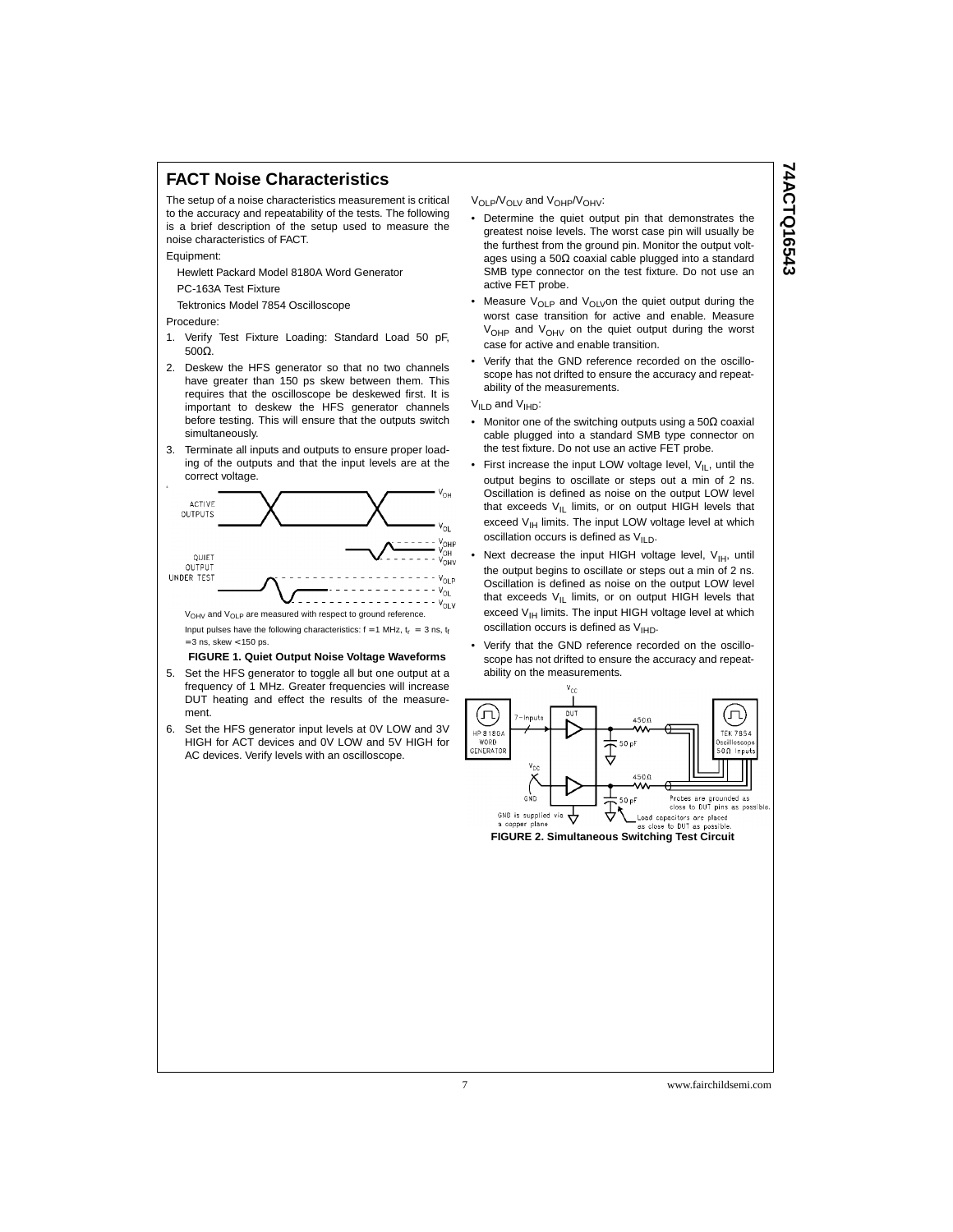